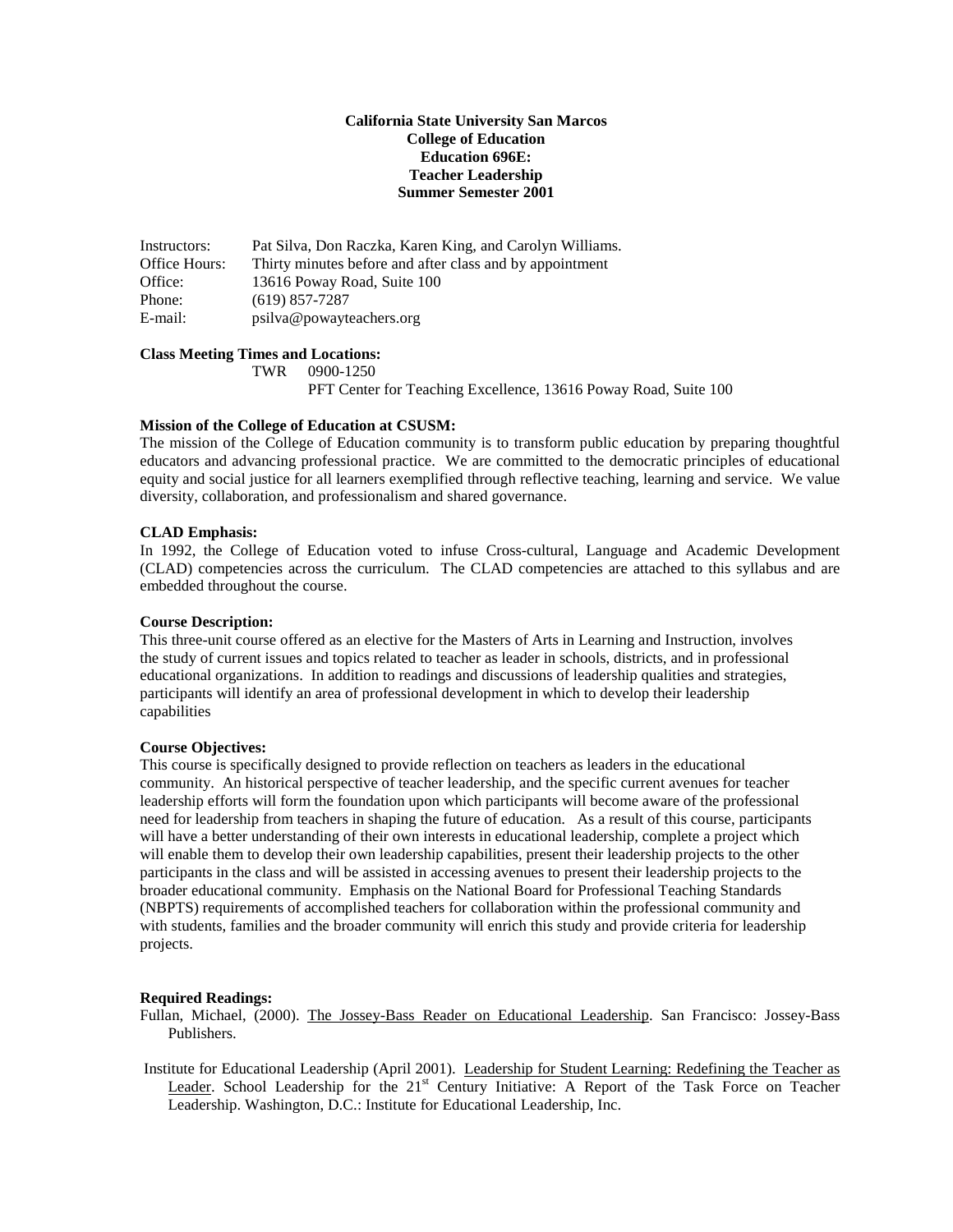### **Additional Readings:**

Additional journal articles and educational reports will be required to support classroom conversations regarding current educational initiatives, the current status of school leadership, and the role of teacher unions. Project specific research and readings will be an expectation of participant project completion for this course.

### **College of Education Attendance Policy:**

Due to the interactive nature of courses in the College, and the value placed on the contributions of every student, students are expected to prepare for, attend, and participate in all classes. For extenuating circumstances contact the instructor before you miss class, and make arrangements to make up what you have missed.

## **Accommodations for Disabilities:**

Students requiring reasonable accommodations need to contact Disabled Student Services in order to make the necessary arrangements. Located in Craven Hall, Rm. 5025a, they can be reached by phone at 760.750.4905 or 760.750.4909 (TDD users).

### **Plagiarism:**

All work completed for this class should be of your own design. When relying on supporting documents authored or created by others, cite them clearly and completely. Failure to do so may result in your failure in this class.

### **Grading Policies:**

There are four categories of activities that comprise your grade in this course:

- 1) preparation for, and participation in, class discussions and professional conversations (20%);
- 2) development of a written "leadership project overview"statement and "action plan" (20%);
- 3) advocacy essay on teacher leadership as a reflection of the content presented in class and outside readings (10%)
- 4) clearly defined leadership project and detailed action plan (50%)

More details about assignments will follow, but below are brief summaries as an introduction.

- *Preparation for, and participation in class:* This refers to timely completion of (and reflection on) assignments and readings, making thoughtful contributions to class dialogue, working collaborately with classmates in participation in and facilitation of small group professional conversations, and regular and timely attendance.
- *Development of a written "leadership project overview" statement and "action plan":* The purpose of this assignment is to push you to articulate your preferred leadership role, identify your likely avenue for providing leadership within the professional community and begin to define the steps and approximate time line for completion and dissemination of your leadership project. You will need to define the general educational avenue you will pursue, identify the target content and propose a first draft timeline for project completion and dissemination to the broader educational community. Included in your "overview statement" will be your rationale for the project you intend to undertake, the specific project target and the general range and scope of the focus content. Included in your "action plan" will be a first cut at your reasonable expectations for project completion and dissemination.
- *Advocacy Essay:* The purpose of this assignment is to help you determine your personal position as it relates to teacher leadership and provide a means for you to articulate that position for your own benefit and that of others with whom you might wish to share it. This essay is a reflective piece on your perspectives related to teacher leadership and its impact on the quality of teaching and learning. You will be asked to take a stand relative to teacher leadership and defend your position based on your